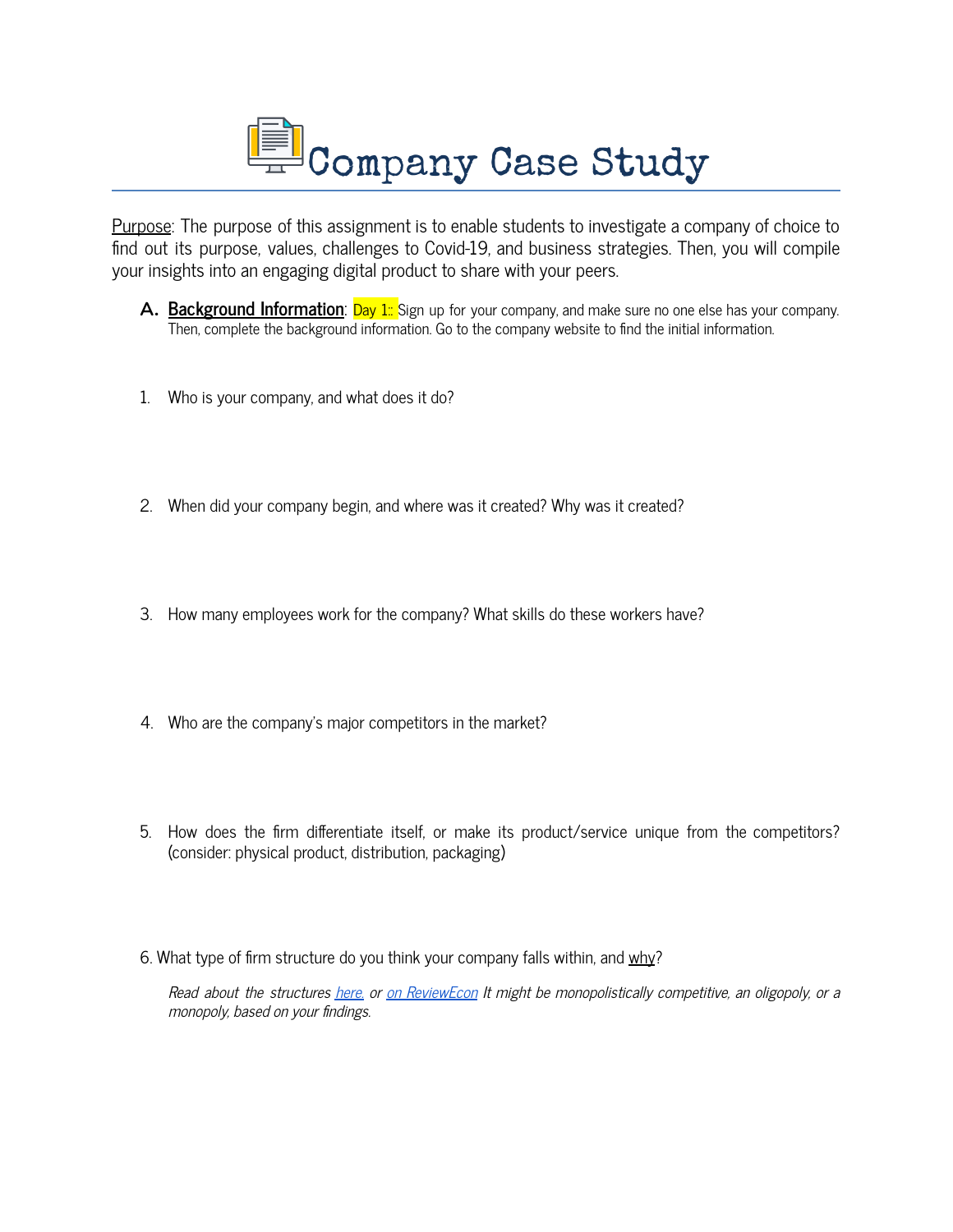## **B. Current Statistics:** Day 1 + HW

1. Who is the current CEO of the company? What is his/her background?

2. What is his or her vision for the future of the company?

3. Who are the major consumers (demand) of this company? Describe the users of this market and how the company might make its demand more inelastic (branding/ads/uniqueness).

4. Look at Google [Finance](https://www.google.com/finance/), [SEC.Gov](https://www.sec.gov/edgar/searchedgar/companysearch.html) or the company website to find out: the net income, the revenue, stock value, and the growth for the company in the last year. Explain the meaning of these numbers.

Net income: Revenue: Growth: Stock value:

Meaning of these values:

5. How did the pandemic impact this company?

6. How did your company have to change production or its operations amidst Covid-19?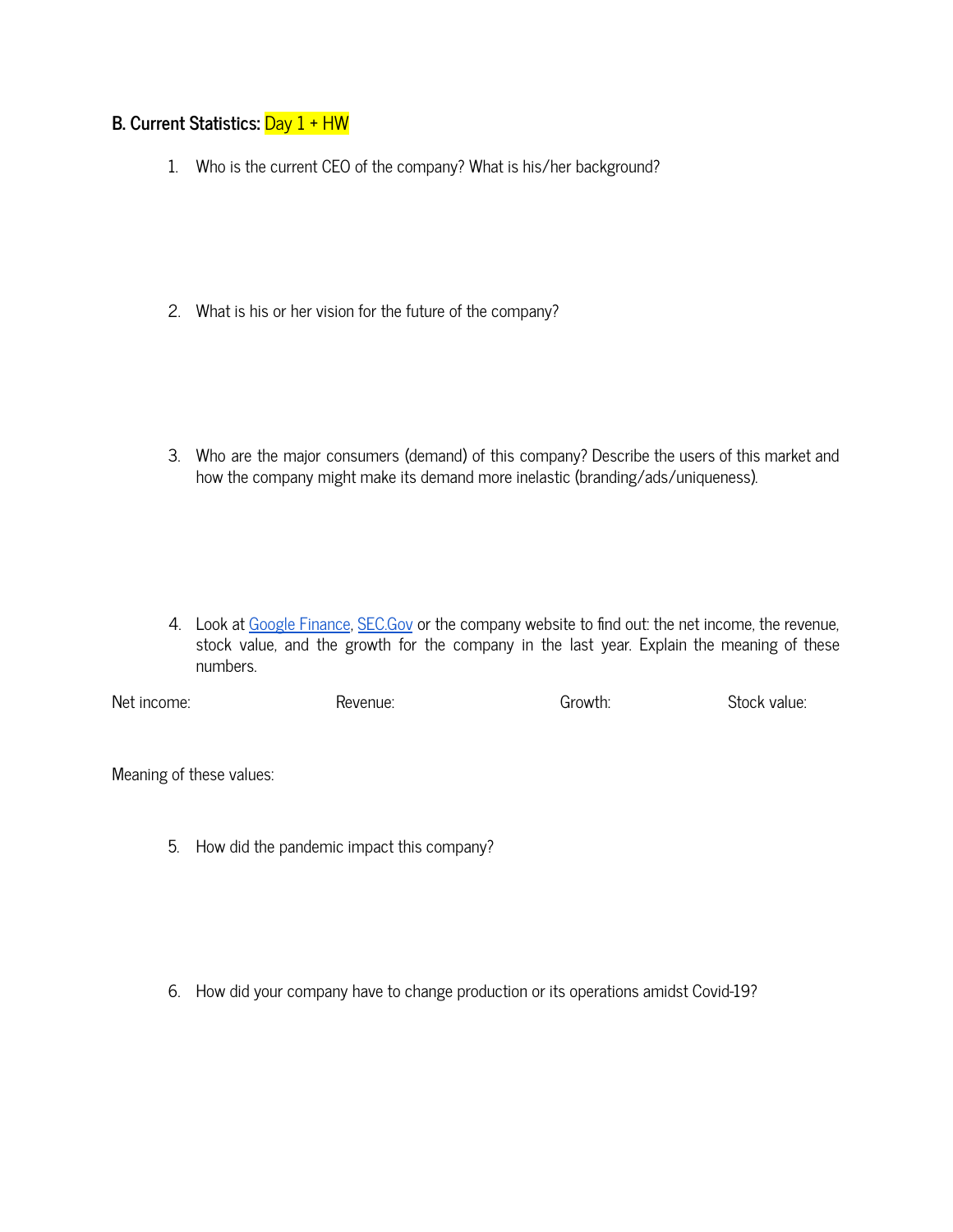**C. Present-Day Information** Day 2: Find an article related to this company, written in the last **3 months**.

| Resource:            |  |  |
|----------------------|--|--|
| Date Written:        |  |  |
| Link:                |  |  |
| <b>MLA Citation:</b> |  |  |

- 7. What significant findings did you read with regards to the company?
- 8. What interesting connections can you make to Unit 3 (Producer Behavior)? Use [vocabulary](https://quizlet.com/545362409/unit-3-costs-unit-4-the-theory-of-the-firm-combined-flash-cards/) words from the unit.

9. What troubling information might arise out of this article?

- **D. Reflection:** Day 2 Respond to the final question with regards to your company.
	- 10. What aspects of this company did you find attractive as a future employee or a future business owner? What is a major takeaway or lesson learned?

E. **Digital Compilation:** Day 2 + HW: Compile your information into an engaging digital product to present to your peers. This product should have **MINIMAL TEXT** and mainly have key information and images or graphics.